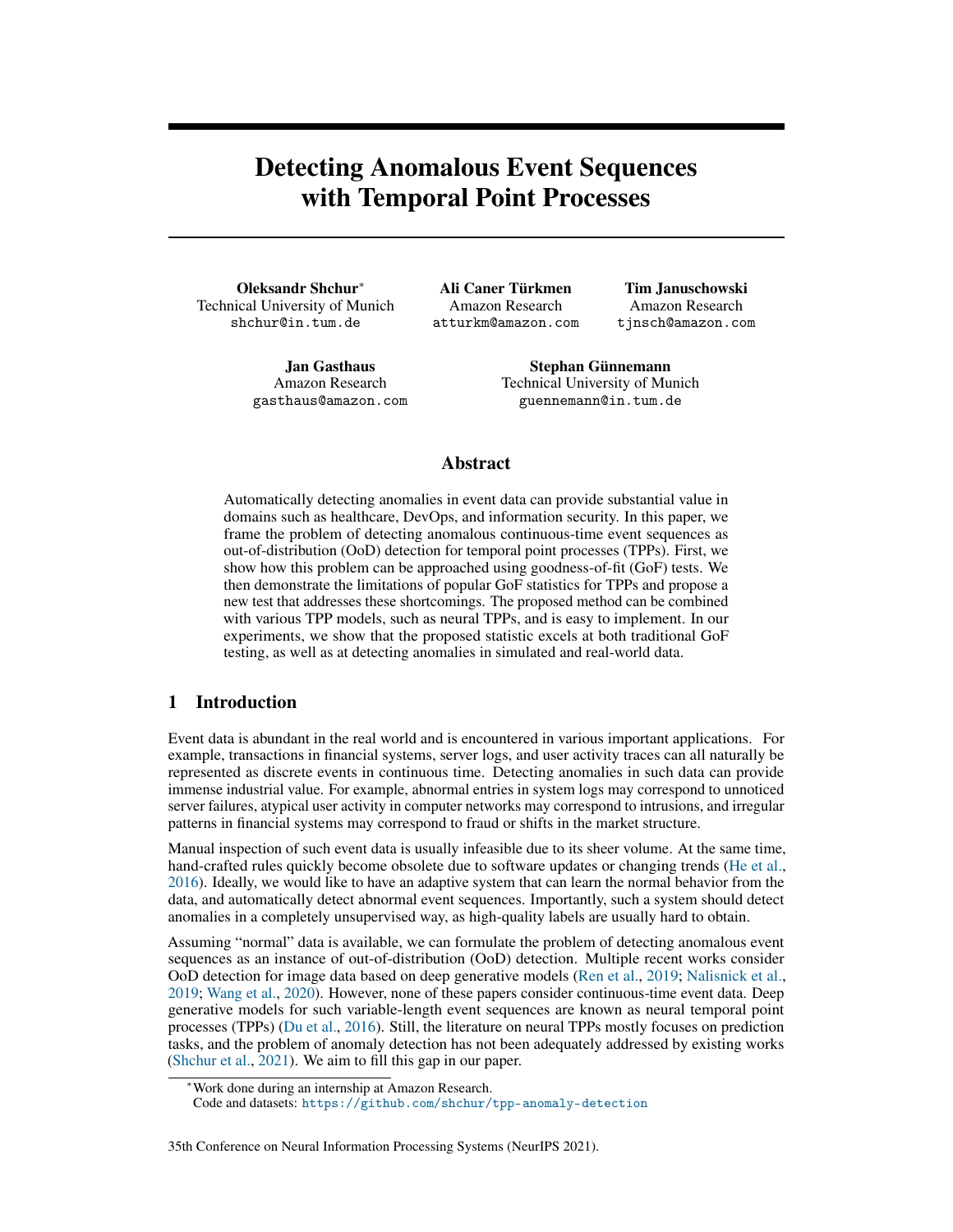Our main contributions are the following:

- 1. Approach for anomaly detection for TPPs. We draw connections between OoD detection and GoF testing for TPPs (Section [2\)](#page-1-0). By combining this insight with neural TPPs, we propose an approach for anomaly detection that shows high accuracy on synthetic and real-world event data.
- 2. A new test statistic for TPPs. We highlight the limitations of popular GoF statistics for TPPs and propose the sum-of-squared-spacings statistic that addresses these shortcomings (Section [4\)](#page-3-0). The proposed statistic can be applied to both unmarked and marked TPPs.

## <span id="page-1-0"></span>2 Anomaly detection and goodness-of-fit testing

**Background.** A temporal point process (TPP) [\(Daley & Vere-Jones,](#page-10-2) [2003\)](#page-10-2), denoted as  $\mathbb{P}$ , defines a probability distribution over variable-length event sequences in an interval  $[0, T]$ . A TPP realization X consists of strictly increasing arrival times  $(t_1, \ldots, t_N)$ , where N, the number of events, is itself a random variable. A TPP is characterized by its conditional intensity function  $\lambda^*(t) := \lambda(t|\mathcal{H}_t)$  that is equal to the rate of arrival of new events given the history  $\mathcal{H}_t = \{t_j : t_j < t\}$ . Equivalently, a TPP can be specified with the integrated intensity function (a.k.a. the compensator)  $\Lambda^*(t) = \int_0^t \lambda^*(u) du$ .

Out-of-distribution (OoD) detection. We formulate the problem of detecting anomalous event sequences as an instance of OoD detection [\(Liang et al.,](#page-10-3) [2018\)](#page-10-3). Namely, we assume that we are given a large set of training sequences  $\mathcal{D}_{\text{train}} = \{X_1, \ldots, X_M\}$  that were sampled i.i.d. from some *unknown* distribution  $\mathbb{P}_{data}$  over a domain X. At test time, we need to determine whether a new sequence X was also drawn from  $\mathbb{P}_{data}$  (i.e., X is in-distribution or "normal") or from another distribution  $\mathbb{Q} \neq \mathbb{P}_{data}$  $(i.e., X is out-of-distribution or anomalous).$  We can phrase this problem as a null hypothesis test:

$$
H_0: X \sim \mathbb{P}_{data} \qquad H_1: X \sim \mathbb{Q} \quad \text{for some} \quad \mathbb{Q} \neq \mathbb{P}_{data}. \tag{1}
$$

To reiterate, here we consider the case where X is a variable-length event sequence and  $\mathbb{P}_{data}$  is some unknown TPP. However, the rest of the discussion in Section [2](#page-1-0) also applies to distributions over other data types, such as images.

Goodness-of-fit (GoF) testing. First, we observe that the problem of OoD detection is closely related to the problem of GoF testing [\(D'Agostino,](#page-10-4) [1986\)](#page-10-4). We now outline the setup and approaches for GoF testing, and then describe how these can be applied to OoD detection. The goal of a GoF test to determine whether a random element X follows a *known* distribution  $\mathbb{P}_{\text{model}}^2$  $\mathbb{P}_{\text{model}}^2$ 

$$
H_0: X \sim \mathbb{P}_{\text{model}} \quad H_1: X \sim \mathbb{Q} \quad \text{for some} \quad \mathbb{Q} \neq \mathbb{P}_{\text{model}}. \quad (2)
$$

We can perform such a test by defining a test statistic  $s(X)$ , where  $s: \mathcal{X} \to \mathbb{R}$  [\(Fisher,](#page-10-5) [1936\)](#page-10-5). For this, we compute the (two-sided) p-value for an observed realization x of X as<sup>[3](#page-1-2)</sup>

<span id="page-1-3"></span>

<span id="page-1-5"></span><span id="page-1-4"></span>Figure 1: p-value is computed as the tail probability under the sampling distribution  $s(X)|H_0$ .

$$
p_s(x) = 2 \times \min\{\Pr(s(X) \le s(x)|H_0), 1 - \Pr(s(X) \le s(x)|H_0)\}.
$$
 (3)

The factor 2 accounts for the fact that the test is two-sided. We reject the null hypothesis (i.e., conclude that X doesn't follow  $\mathbb{P}_{model}$ ) if the p-value is below some predefined confidence level  $\alpha$ . Note that computing the  $p$ -value requires evaluating the cumulative distribution function (CDF) of the sampling distribution, i.e., the distribution test statistic  $s(X)$  under the null hypothesis  $H_0$ .

GoF testing vs. OoD detection. The two hypothesis tests (Equations [1](#page-1-3) and [2\)](#page-1-4) appear similar—in both cases the goal is to determine whether X follows a certain distribution  $\mathbb P$  and no assumptions are made about the alternative Q. This means that we can perform OoD detection using the procedure described above, that is, by defining a test statistic  $s(X)$  and computing the respective p-value (Equation [3\)](#page-1-5). However, in case of GoF testing (Equation [2\)](#page-1-4), the distribution  $\mathbb{P}_{\text{model}}$  is known. Therefore, we can analytically compute or approximate the CDF of  $s(X)|X \sim \mathbb{P}_{\text{model}}$ , and thus the p-value. In contrast, in an OoD detection hypothesis test (Equation [1\)](#page-1-3), we make no assumptions about  $\mathbb{P}_{data}$  and only

<span id="page-1-1"></span><sup>&</sup>lt;sup>2</sup>We test a single realization X, as is common in TPP literature [\(Brown et al.,](#page-9-0) [2002\)](#page-9-0). Note that this differs from works on *univariate* GoF testing that consider multiple realizations, i.e.,  $H_0: X_1, \ldots, X_M \stackrel{\text{i.i.d.}}{\sim} \mathbb{P}_{\text{model}}$ .

<span id="page-1-2"></span><sup>&</sup>lt;sup>3</sup>In the rest of the paper, the difference between the random element X and its realization x is unimportant, so we denote both as  $X$ , as is usually done in the literature.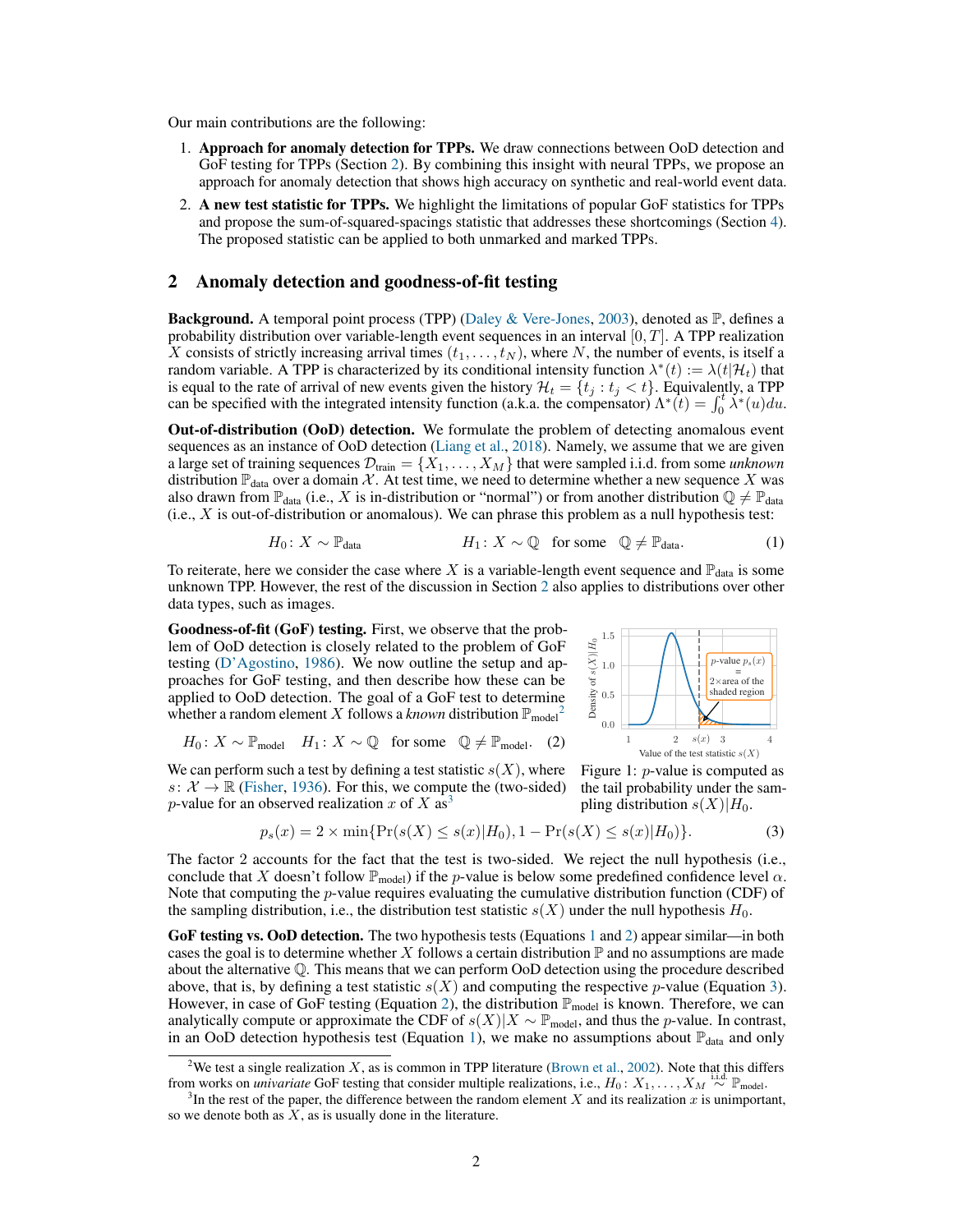have access to samples  $\mathcal{D}_{train}$  that were drawn from this distribution. For this reason, we cannot compute the CDF of  $s(X)|X \sim \mathbb{P}_{data}$  analytically. Instead, we can approximate the *p*-value using the empirical distribution function (EDF) of the test statistic  $s(X)$  on  $\mathcal{D}_{\text{train}}$ .

The above procedure can be seen as a generalization of many existing methods for unsupervised OoD detection. These approaches usually define the test statistic based on the log-likelihood (LL) of a generative model fitted to  $\mathcal{D}_{\text{train}}$  [\(Choi et al.,](#page-9-1) [2018;](#page-9-1) [Ren et al.,](#page-11-0) [2019;](#page-11-0) [Ruff et al.,](#page-11-4) [2021\)](#page-11-4). However, as follows from our discussion above, there is no need to limit ourselves to LL-based statistics. For instance, we can define a test statistic for event sequences based on the rich literature on GoF testing for TPPs. We show in Section [6](#page-6-0) that this often leads to more accurate anomaly detection compared to LL. Moreover, the difference between OoD detection and GoF testing is often overlooked. By drawing a clear distinction between the two, we can avoid some of the pitfalls encountered by other works [\(Nalisnick et al.,](#page-11-1) [2019\)](#page-11-1), as we elaborate in Appendix [A.](#page--1-0)

The anomaly detection framework we outlined above can be applied to any type of data—such as images or time series—but in this work we mostly focus on continuous-time event data. This means that our main goal is to find an appropriate test statistic for variable-length continuous-time event sequences. In Section [3,](#page-2-0) we take a look at existing GoF statistics for TPPs and analyze their limitations. Then in Section [4,](#page-3-0) we propose a new test statistic that addresses these shortcomings and describe in more detail how it can be used for OoD detection.

## <span id="page-2-0"></span>3 Review of existing GoF test statistics for TPPs

Here, we consider a GoF test (Equation [2\)](#page-1-4), where the goal is to determine whether an event sequence  $X = (t_1, \ldots, t_N)$  was generated by a known TPP  $\mathbb{P}_{\text{model}}$  with compensator  $\Lambda^*$ . We will return to the problem of OoD detection, where the data-generating distribution  $\mathbb{P}_{data}$  is unknown, in Section [4.2.](#page-4-0)

Many popular GoF tests for TPPs are based on the following result [\(Ogata,](#page-11-5) [1988;](#page-11-5) [Brown et al.,](#page-9-0) [2002\)](#page-9-0).

<span id="page-2-1"></span>**Theorem 1** (Random time change theorem [\(Brown et al.,](#page-9-0) [2002\)](#page-9-0)). A sequence  $X = (t_1, \ldots, t_N)$  is *distributed according to a TPP with compensator* Λ <sup>∗</sup> *on the interval* [0, V ] *if and only if the sequence*  $Z = (\Lambda^*(t_1), \ldots, \Lambda^*(t_N))$  is distributed according to the standard Poisson process on  $[0, \Lambda^*(V)].$ 

Intuitively, Theorem [1](#page-2-1) can be viewed as a TPP analogue of how the CDF of an arbitrary random variable over  $\mathbb R$  transforms its realizations into samples from Uniform([0, 1]). Similarly, the compensator  $\Lambda^*$  converts a random event sequence X into a realization Z of the standard Poisson process (SPP). Therefore, the problem of GoF testing for an arbitrary TPP reduces to testing whether the transformed sequence Z follows the SPP on  $[0, \overline{\Lambda}^*(T)]$ . In other words, we can define a GoF statistic for a TPP with compensator  $\Lambda^*$  by (1) applying the compensator to X to obtain Z and (2) computing one of the existing GoF statistics for the SPP on the transformed sequence. This can also be generalized to marked TPPs (where events can belong to one of  $K$  classes) by simply concatentating the transformed sequences  $Z^{(k)}$  for each event type  $k \in \{1, ..., K\}$  (see Appendix [D](#page--1-1) for details).

SPP, i.e., the Poisson process with constant intensity  $\lambda^*(t) = 1$ , is the most basic TPP one can conceive. However, as we will shortly see, existing GoF statistics even for this simple model have considerable shortcomings and can only detect a limited class of deviations from the SPP. More importantly, test statistics for general TPPs defined using the above recipe (Theorem [1\)](#page-2-1) inherit the limitations of the SPP statistics.

For brevity, we denote the transformed arrival times as  $Z = (v_1, \dots, v_N) = (\Lambda^*(t_1), \dots, \Lambda^*(t_N))$ and the length of the transformed interval as  $V = \Lambda^*(T)$ . One way to describe the generative process of an SPP is as follows [\(Pasupathy,](#page-11-6) [2010\)](#page-11-6)

<span id="page-2-2"></span>
$$
N|V \sim \text{Poisson}(V) \qquad u_i|N, V \sim \text{Uniform}([0, V]) \quad \text{for } i = 1, ..., N. \tag{4}
$$

An SPP realization  $Z = (v_1, \ldots, v_N)$  is obtained by sorting the  $u_i$ 's in increasing order. This is equivalent to defining the arrival time  $v_i$  as the *i*-th order statistic  $u_{(i)}$ . We can also represent Z by the inter-event times  $(w_1, \ldots, w_{N+1})$  where  $w_i = v_i - v_{i-1}$ , assuming  $v_0 = 0$  and  $v_{N+1} = V$ .

[Barnard](#page-9-2) [\(1953\)](#page-9-2) proposed a GoF test for the SPP based on the above description (Equation [4\)](#page-2-2) and the Kolmogorov–Smirnov (KS) statistic. The main idea of this approach is to check whether the arrival times  $v_1, \ldots, v_N$  are distributed uniformly in the [0, V] interval. For this, we compare  $\hat{F}_{\text{arr}}$ , the empirical CDF of the arrival times, with  $F_{\text{arr}}(u) = u/V$ , the CDF of the Uniform $([0, V])$  distribution.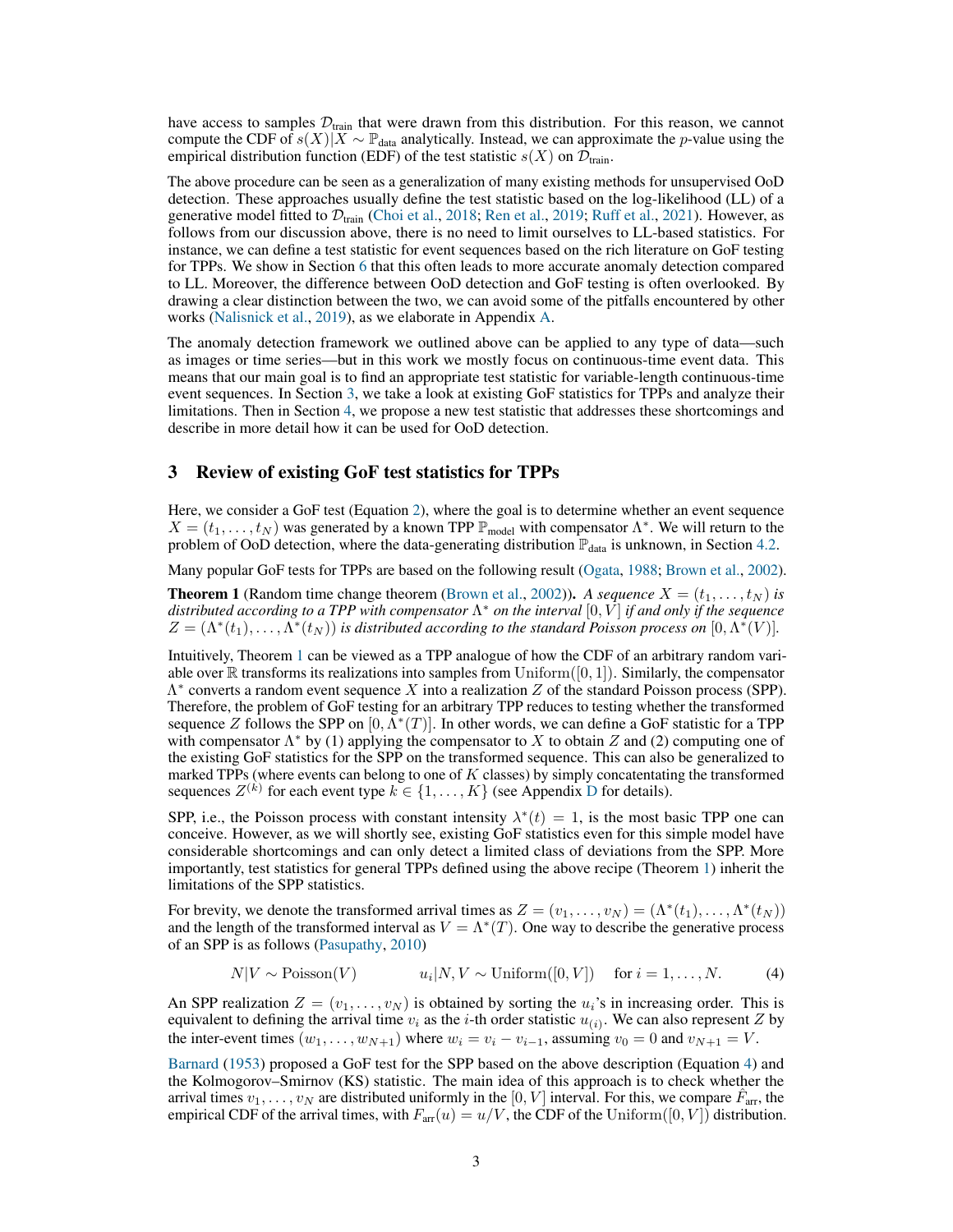This can be done using the *KS statistic on the arrival times (KS arrival)*, defined as

<span id="page-3-2"></span>
$$
\kappa_{\text{arr}}(Z) = \sqrt{N} \cdot \sup_{u \in [0, V]} |\hat{F}_{\text{arr}}(u) - F_{\text{arr}}(u)| \quad \text{where} \quad \hat{F}_{\text{arr}}(u) = \frac{1}{N} \sum_{i=1}^{N} \mathbb{1}(v_i \le u). \quad (5)
$$

Another popular GoF test for the SPP is based on the fact that the inter-event times  $w_i$  are distributed according to the Exponential(1) distribution [\(Cox,](#page-10-6) [1966\)](#page-10-6). The test compares  $\hat{F}_{int}$ , the empirical CDF of the inter-event times, and  $F_{\text{int}}(u) = 1 - \exp(-u)$ , the CDF of the Exponential(1) distribution. This leads to the *KS statistic for the inter-event times (KS inter-event)*

<span id="page-3-3"></span>
$$
\kappa_{\text{int}}(Z) = \sqrt{N} \cdot \sup_{u \in [0,\infty)} |\hat{F}_{\text{int}}(u) - F_{\text{int}}(u)| \quad \text{where} \quad \hat{F}_{\text{int}}(u) = \frac{1}{N+1} \sum_{i=1}^{N+1} \mathbb{1}(w_i \le u). \tag{6}
$$

KS arrival and KS inter-event statistics are often presented as the go-to approach for testing the goodness-of-fit of the standard Poisson process [\(Daley & Vere-Jones,](#page-10-2) [2003\)](#page-10-2). Combining them with Theorem [1](#page-2-1) leads to simple GoF tests for arbitrary TPPs that are widely used to this day [\(Gerhard](#page-10-7) [et al.,](#page-10-7) [2011;](#page-10-7) [Alizadeh et al.,](#page-9-3) [2013;](#page-9-3) [Kim & Whitt,](#page-10-8) [2014;](#page-10-8) [Tao et al.,](#page-11-7) [2018;](#page-11-7) [Li et al.,](#page-10-9) [2018\)](#page-10-9).

**Limitations of the KS statistics.** The KS statistics  $\kappa_{\text{arr}}(Z)$  and  $\kappa_{\text{int}}(Z)$  are only able to differentiate the SPP from a narrow class of alternative processes. For example, KS arrival only checks if the arrival times  $v_i$  are distributed uniformly, conditioned on the event count N. But what if the observed  $N$  is itself extremely unlikely under the SPP (Equation [4\)](#page-2-2)? KS inter-event can be similarly insensitive to the event count—removing all events  $\frac{V}{2} < v_i \leq V$  from an SPP realization Z will only result in just a single atypically large inter-event time  $w_i$ , which changes the value of  $\kappa_{\text{int}}(Z)$  at most by  $\frac{1}{N+1}$ . We demonstrate these limitations of  $\kappa_{\text{arr}}(Z)$  and  $\kappa_{\text{int}}(Z)$  in our experiments in Section [6.1.](#page-6-1) Other failure modes of the KS statistics were described by [Pillow](#page-11-8) [\(2009\)](#page-11-8). Note that ad-hoc fixes to the KS statistics do not address these problems. For example, combining multiple tests performed separately for the event count and arrival times using Fisher's method [\(Fisher,](#page-10-10) [1948;](#page-10-10) [Cox,](#page-10-6) [1966\)](#page-10-6) consistently decreases the accuracy, as we show in Appendix [G.](#page--1-2) In the next section, we introduce a different test statistic that aims to address these shortcomings.

## <span id="page-3-0"></span>4 Sum-of-squared-spacings (3S) statistic for TPPs

#### <span id="page-3-4"></span>4.1 Goodness-of-fit testing with the 3S statistic

A good test statistic should capture multiple properties of the SPP at once: it should detect deviations w.r.t. both the event count  $N$  and the distribution of the arrival or inter-event times. Here, we propose to approach GoF testing with a *sum-of-squared-spacings (3S) statistic* that satisfies these desiderata,

<span id="page-3-1"></span>
$$
\psi(Z) = \frac{1}{V} \sum_{i=1}^{N+1} w_i^2 = \frac{1}{V} \sum_{i=1}^{N+1} (v_i - v_{i-1})^2.
$$
\n(7)

This statistic extends the sum-of-squared-spacings statistic proposed as a test of uniformity for fixedlength samples by [Greenwood](#page-10-11) [\(1946\)](#page-10-11). The important difference between our definition (Equation [7\)](#page-3-1) and prior works [\(D'Agostino,](#page-10-4) [1986\)](#page-10-4) is that we, for the first time, consider the TPP setting, where the number of events  $N$  is random as well. For this reason, we use the normalizing constant  $1/V$  instead of  $N/V<sup>2</sup>$  (see Appendix [B](#page--1-3) for details). As we will see, this helps capture abnormalities in the event count and results in more favorable asymptotic properties for the case of SPP.

Intuitively, for a fixed N, the statistic  $\psi$  is maximized if the spacings are extremely imbalanced, i.e., if one inter-event time  $w_i$  is close to V and the rest are close to zero. Conversely,  $\psi$  attains its minimum when the spacings are all equal, that is  $w_i = \frac{V}{N+1}$  for all *i*.

In Figure [2a](#page-4-1) we visualize the distribution of  $\psi|N, V$  for two different values of N. We see that the distribution of  $\psi$  depends strongly on N, therefore a GoF test involving  $\psi$  will detect if the event count N is atypical for the given SPP. This is in contrast to  $\kappa_{\text{ar}}$  and  $\kappa_{\text{int}}$ , the distributions of which, by design, are (asymptotically) invariant under  $N$  (Figure [2b](#page-4-1)). Even if one accounts for this effect, e.g., design, are (asymptotically) invariant under *i*v (rigure 2b). Even if one accounts for this effect, e.g., by removing the correction factor  $\sqrt{N}$  in Equations [5](#page-3-2) and [6,](#page-3-3) their distributions change only slightly compared to the sum of squared spacings (see Figures [2c](#page-4-1) and [2d](#page-4-1)). To analyze other properties of the statistic, we consider its moments under the null hypothesis.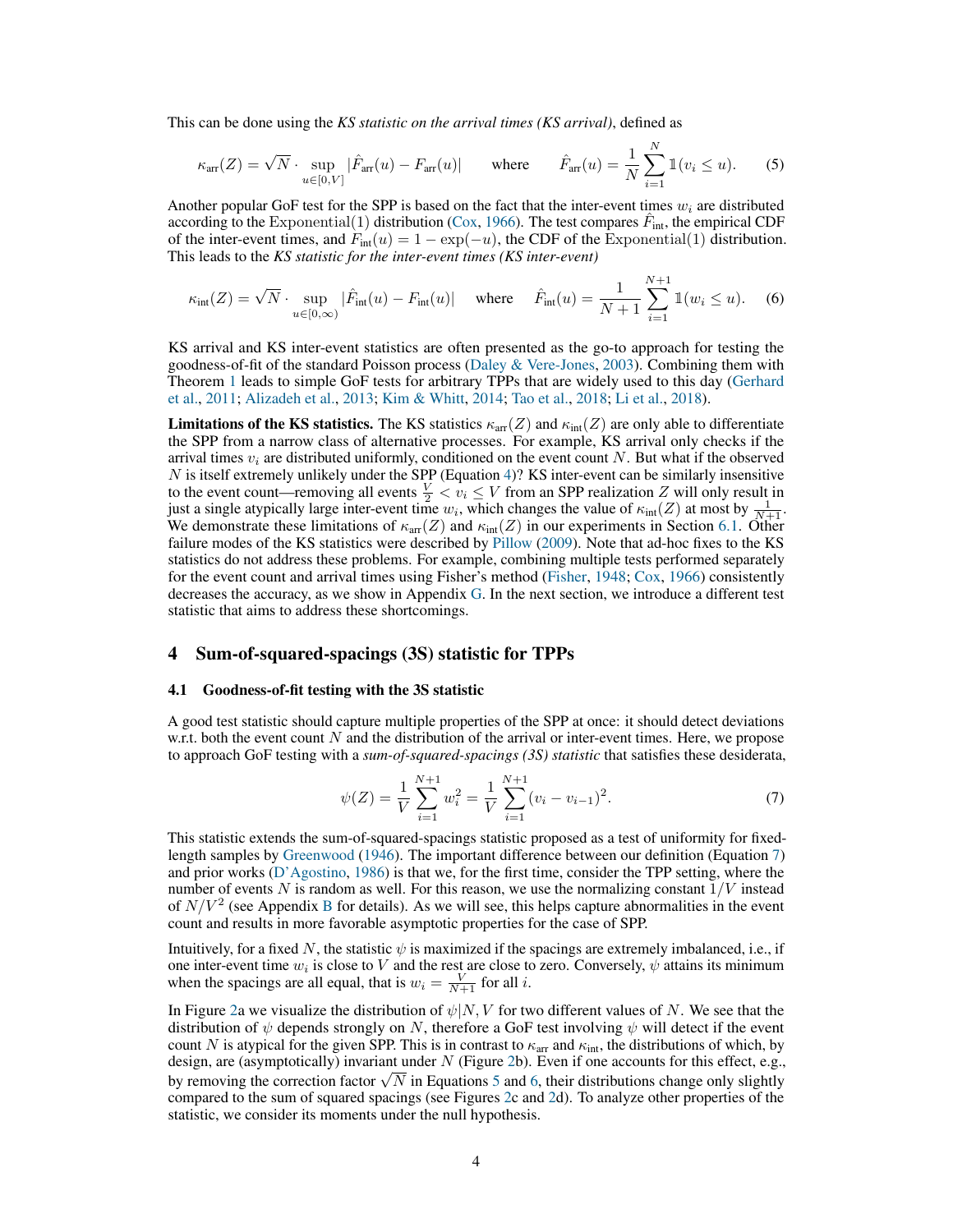

<span id="page-4-1"></span>Figure 2: Distribution of different test statistics for the standard Poisson process on  $[0, 100]$ , conditioned on different event counts  $N$ . The 3S statistic allows us to differentiate between different values of N, while the KS statistics are not sensitive to the changes in  $N$ .

<span id="page-4-2"></span>Proposition 1. *Suppose the sequence* Z *is distributed according to the standard Poisson process on the interval*  $[0, V]$ *. Then the first two moments of the statistic*  $\psi := \psi(Z)$  *are* 

$$
\mathbb{E}[\psi|V] = \frac{2}{V}(V + e^{-V} - 1) \quad \text{and} \quad \text{Var}[\psi|V] = \frac{4}{V^2}(2V - 7 + e^{-V}(2V^2 + 4V + 8 - e^{-V})).
$$

The proof of Proposition [1](#page-4-2) can be found in Appendix [C.](#page--1-4) From Proposition [1](#page-4-2) it follows that

$$
\lim_{V \to \infty} \mathbb{E}[\psi|V] = 2 \qquad \qquad \lim_{V \to \infty} \text{Var}[\psi|V] = 0. \tag{8}
$$

This leads to a natural notion of *typicality* in the sense of [Nalisnick et al.](#page-11-1) [\(2019\)](#page-11-1) and [Wang et al.](#page-11-2) [\(2020\)](#page-11-2) for the standard Poisson process. We can define the typical set of the SPP as the set of variable-length sequences Z on the interval  $[0, V]$  that satisfy  $|\psi(Z) - 2| \leq \epsilon$  for some small  $\epsilon > 0$ . It follows from Equation [8](#page-4-3) and Chebyshev's inequality that for large enough  $V$ , the SPP realizations will fall into the typical set with high probability. Therefore, at least for large  $V$ , we should be able to detect sequences that are not distributed according the SPP based on the statistic  $\psi$ .

**Summary.** To test the GoF of a TPP with a known compensator  $\Lambda^*$  for an event sequence  $X =$  $(t_1, \ldots, t_N)$ , we first obtain the transformed sequence  $Z = (\Lambda^*(t_1), \ldots, \Lambda^*(t_N))$  and compute the statistic  $\psi(Z)$  according to Equation [7.](#page-3-1) Since the CDF of the statistic under  $H_0$  cannot be computed analytically, we approximate it using samples drawn from  $\mathbb{P}_{model}$ . That is, we draw realizations  $\mathcal{D}_{\text{model}} = \{X_1, \ldots, X_M\}$  from the TPP (e.g., using the inversion method [\(Rasmussen,](#page-11-9) [2018\)](#page-11-9)) and compute the p-value for X (Equation [3\)](#page-1-5) using the EDF of the statistic on  $\mathcal{D}_{model}$  [\(North et al.,](#page-11-10) [2002\)](#page-11-10).

#### <span id="page-4-0"></span>4.2 Out-of-distribution detection with the 3S statistic

We now return to the original problem of OoD detection in TPPs, where we have access to a set of in-distribution sequences  $\mathcal{D}_{\text{train}}$  and do not know the data-generating process  $\mathbb{P}_{\text{data}}$ .

Our idea is to perform the OoD detection hypothesis test (Equation [1\)](#page-1-3) using the sum-of-squared-spacings test statistic that we introduced in the previous section. However, since the data-generating TPP  $\mathbb{P}_{data}$  is unknown, we do not know the corresponding compensator that is necessary to compute the statistic. Instead, we can fit a neural TPP model  $\mathbb{P}_{model}$  [\(Du](#page-10-1) [et al.,](#page-10-1) [2016\)](#page-10-1) to the sequences in  $\mathcal{D}_{\text{train}}$  and use the compensator  $\Lambda^*$  of the learned model to compute the statistic  $s(X)$ .<sup>[4](#page-4-4)</sup> High flexibility of neural TPPs allows these models to more accurately approximate the true compensator. Having defined the statistic, we can approximate its distribution under  $H_0$  (i.e., assuming  $X \sim \mathbb{P}_{data}$ ) by the EDF of the statistic on  $\mathcal{D}_{train}$ . We

<span id="page-4-3"></span>

<span id="page-4-5"></span>Figure 3: Sampling distribution for the OoD test (blue) and the GoF test (orange). While the same statistic  $s(X)$  is used in both cases, the pvalues are computed differently depending on which test we perform.

use this EDF to compute the  $p$ -values for our OoD detection hypothesis test and thus detect anomalous sequences. We provide the pseudocode description of our OoD detection method in Appendix [D.](#page--1-1)

We highlight that an OoD detection procedure like the one above is *not* equivalent to a GoF test for the learned generative model  $\mathbb{P}_{model}$ , as suggested by earlier works [\(Nalisnick et al.,](#page-11-1) [2019\)](#page-11-1). While we use

<span id="page-4-4"></span><sup>&</sup>lt;sup>4</sup>We can replace the 3S statistic on the transformed sequence  $Z$  with any other statistic for the SPP, such as KS arrival. In Sections [6.2](#page-7-0) and [6.3,](#page-8-0) we compare different statistics constructed this way.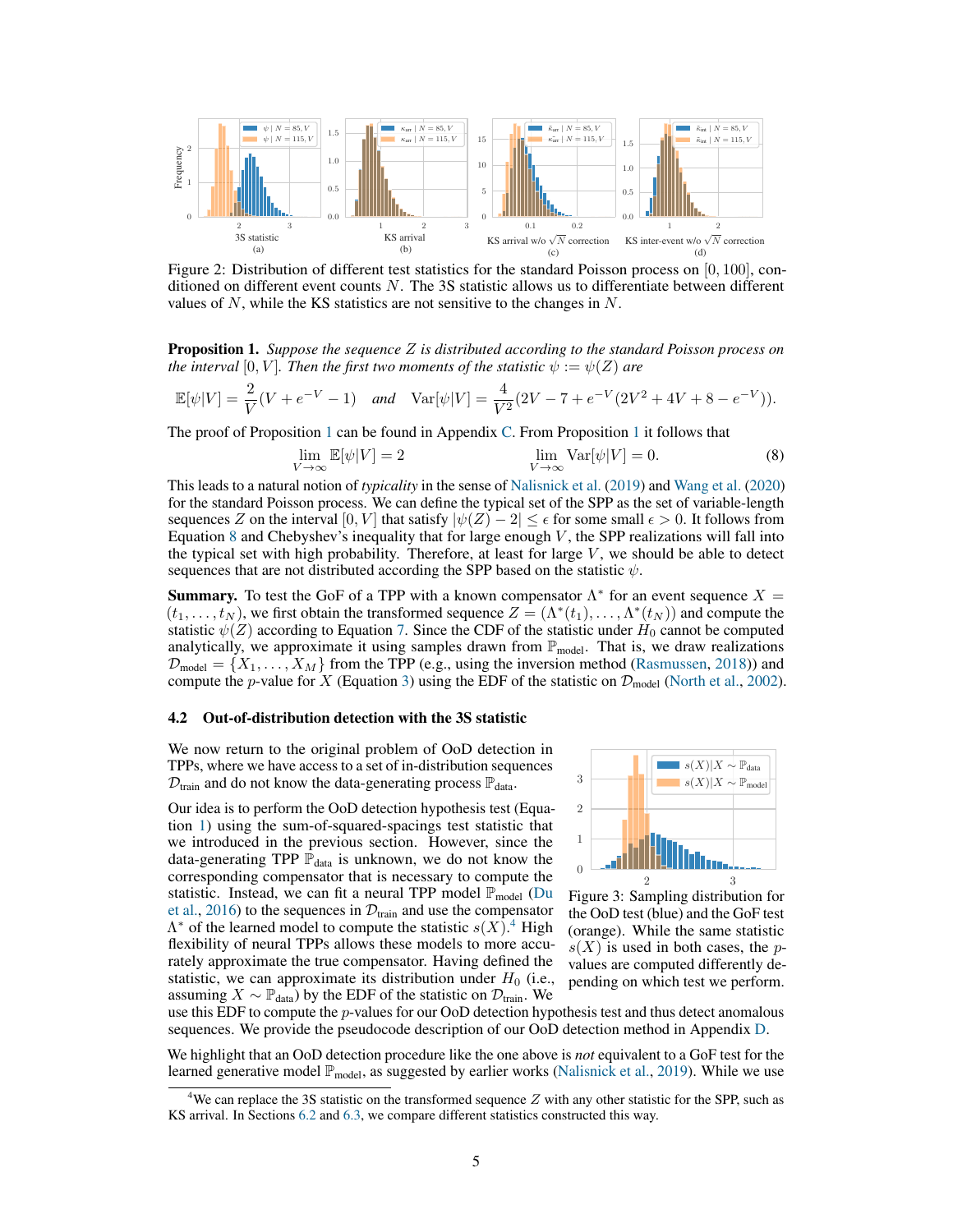the compensator of the learned model to define the test statistic  $s(X)$ , we compute the p-value for the OoD detection test based on  $s(X)|X \sim \mathbb{P}_{data}$ . This is different from the distribution  $s(X)|X \sim \mathbb{P}_{model}$ used in a GoF test, since in general  $\mathbb{P}_{model} \neq \mathbb{P}_{data}$ . Therefore, even if the distribution of a test statistic under the GoF test can be approximated analytically (as, e.g., for the KS statistic [\(Marsaglia et al.,](#page-10-12) [2003\)](#page-10-12)), we have to use the EDF of the statistic on  $\mathcal{D}_{\text{train}}$  for the OoD detection test. Figure [3](#page-4-5) visualizes this difference. Here, we fit a TPP model on the in-distribution sequences from the STEAD dataset (Section [6.3\)](#page-8-0) and plot the empirical distribution of the respective statistic  $s(X)$  on  $\mathcal{D}_{\text{train}}$  (corresponds to  $s(X)|X \sim \mathbb{P}_{data}$ ) and on model samples  $\mathcal{D}_{model}$  (corresponds to  $s(X)|X \sim \mathbb{P}_{model}$ ).

## 5 Related work

Unsupervised OoD detection. OoD detection approaches based on deep generative models (similar to our approach in Section [4.2\)](#page-4-0) have received a lot of attention in the literature. However, there are several important differences between our method and prior works. First, most existing approaches perform OoD detection based on the log-likelihood (LL) of the model or some derived statistic [\(Choi](#page-9-1) [et al.,](#page-9-1) [2018;](#page-9-1) [Ren et al.,](#page-11-0) [2019;](#page-11-0) [Nalisnick et al.,](#page-11-1) [2019;](#page-11-1) [Morningstar et al.,](#page-11-11) [2021;](#page-11-11) [Ruff et al.,](#page-11-4) [2021\)](#page-11-4). We observe that LL can be replaced by any other test statistic, e.g., taken from the GoF testing literature, which often leads to more accurate anomaly detection (Section [6\)](#page-6-0). Second, unlike prior works, we draw a clear distinction between OoD detection and GoF testing. While this difference may seem obvious in hindsight, it is not acknowledged by the existing works, which may lead to complications (see Appendix [A\)](#page--1-0). Also, our formulation of the OoD detection problem in Section [2](#page-1-0) provides an intuitive explanation to the phenomenon of "typicality" [\(Nalisnick et al.,](#page-11-1) [2019;](#page-11-1) [Wang et al.,](#page-11-2) [2020\)](#page-11-2). The  $(\epsilon, 1)$ -typical set of a distribution  $\mathbb P$  simply corresponds to the acceptance region of the respective hypothesis test with confidence level  $\epsilon$  (Equation [1\)](#page-1-3). Finally, most existing papers study OoD detection for image data and none consider variable-length event sequences, which is the focus of our work.

Our OoD detection procedure is also related to the *rarity* anomaly score [\(Ferragut et al.,](#page-10-13) [2012;](#page-10-13) [Janzing](#page-10-14) [et al.,](#page-10-14) [2019\)](#page-10-14). The rarity score can be interpreted as the negative logarithm of a one-sided  $p$ -value (Equation [3\)](#page-1-5) of a GoF test that uses the log-likelihood of some *known* model as the test statistic. In contrast, we consider a broader class of statistics and learn the model from the data.

Anomaly detection for TPPs. OoD detection, as described in Section [2,](#page-1-0) is not the only way to formalize anomaly detection for TPPs. For example, [Ojeda et al.](#page-11-12) [\(2019\)](#page-11-12) developed a distance-based approach for Poisson processes. Recently, [Zhu et al.](#page-12-0) [\(2020\)](#page-12-0) proposed to detect anomalous event sequences with an adversarially-trained model. Unlike these two methods, our approach can be combined with any TPP model without altering the training procedure. [Liu & Hauskrecht](#page-10-15) [\(2019\)](#page-10-15) studied anomalous *event* detection with TPPs, while we are concerned with entire event sequences.

GoF tests for TPPs. Existing GoF tests for the SPP usually check if the arrival times are distributed uniformly, using, e.g., the KS [\(Lewis,](#page-10-16) [1965\)](#page-10-16) or chi-squared statistic [\(Cox,](#page-9-4) [1955\)](#page-9-4). Our 3S statistic favorably compares to these approaches thanks to its dependence on the event count  $N$ , as we explain in Section [4](#page-3-0) and show experimentally in Section [6.1.](#page-6-1) Methods combining the random time change theorem with a GoF test for the SPP (usually, the KS test) have been used at least since [Ogata](#page-11-5) [\(1988\)](#page-11-5), and are especially popular in neuroscience [\(Brown et al.,](#page-9-0) [2002;](#page-9-0) [Gerhard et al.,](#page-10-7) [2011;](#page-10-7) [Tao et al.,](#page-11-7) [2018\)](#page-11-7). However, these approaches inherit the limitations of the underlying KS statistic. Replacing the KS score with the 3S statistic consistently leads to a better separation between different TPP distributions (Section [6\)](#page-6-0).

[Gerhard & Gerstner](#page-10-17) [\(2010\)](#page-10-17) discussed several GoF tests for discrete-time TPPs, while we deal with continuous time. [Yang et al.](#page-12-1) [\(2019\)](#page-12-1) proposed a GoF test for point processes based on Stein's identity, which is related to a more general class of kernel-based GoF tests [\(Chwialkowski et al.,](#page-9-5) [2016;](#page-9-5) [Liu](#page-10-18) [et al.,](#page-10-18) [2016\)](#page-10-18). Their approach isn't suitable for neural TPPs, where the Papangelou intensity cannot be computed analytically. A recent work by [Wei et al.](#page-12-2) [\(2021\)](#page-12-2) designed a GoF test for self-exciting processes under model misspecification. In contrast to these approaches, our proposed GoF test from Section [4.1](#page-3-4) can be applied to any TPP with a known compensator.

Sum-of-squared-spacings statistic. A similar statistic was first used by [Greenwood](#page-10-11) [\(1946\)](#page-10-11) for testing whether a fixed number of points are distributed uniformly in an interval. Several follow-up works studied the limiting distribution of the statistic (conditioned on N) as  $N \to \infty$  [\(Hill,](#page-10-19) [1979;](#page-10-19) [Stephens,](#page-11-13) [1981;](#page-11-13) [Rao & Kuo,](#page-11-14) [1984\)](#page-11-14). Our proposed statistic (Equation [7\)](#page-3-1) is not invariant w.r.t. N and, therefore, is better suited for testing TPPs. We discuss other related statistics in Appendix [B.](#page--1-3)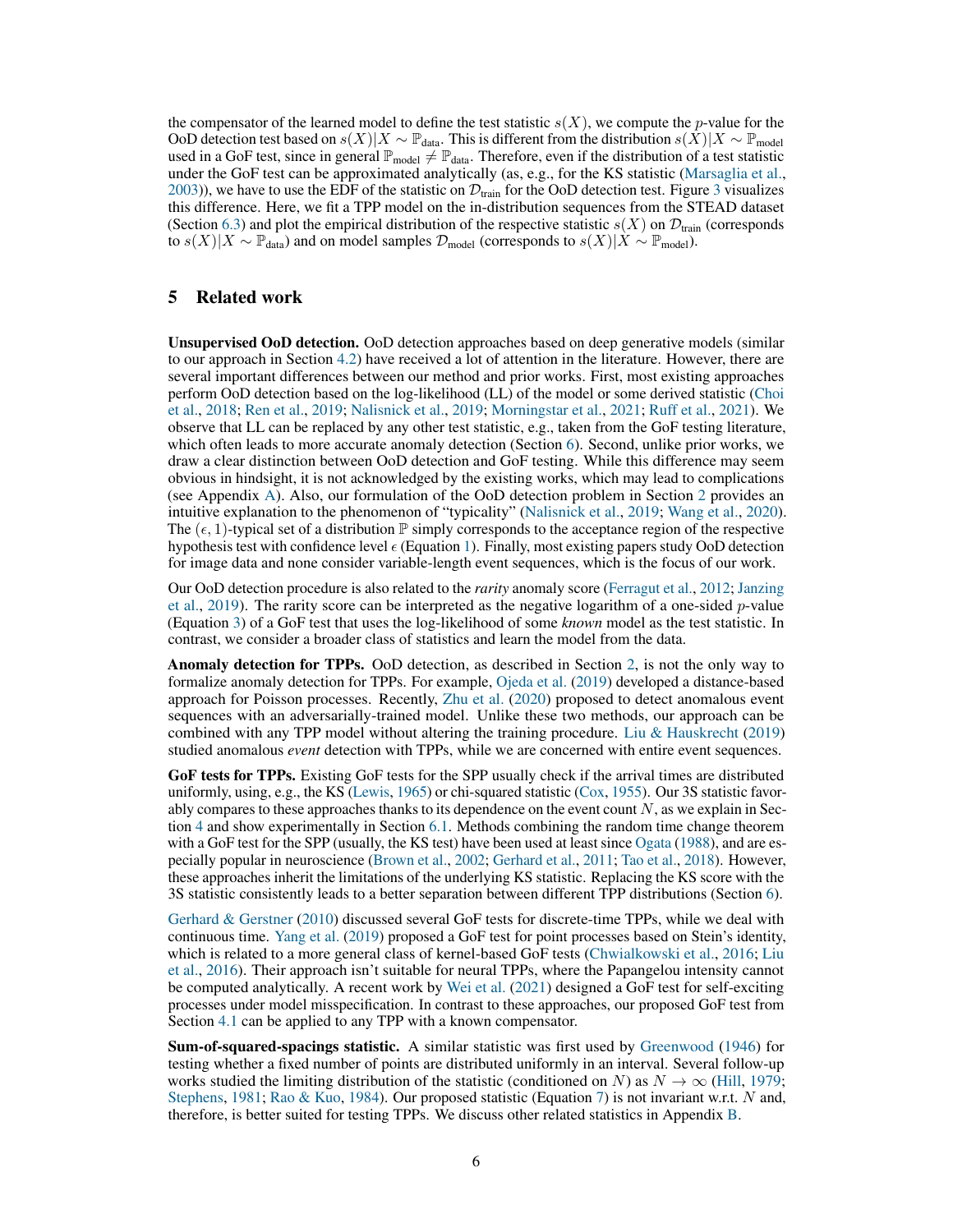

<span id="page-6-2"></span>Figure 4: GoF testing for the standard Poisson process using different test statistics, measured with ROC AUC (higher is better). See Section [6.1](#page-6-1) for the description of the experimental setup.

# <span id="page-6-0"></span>6 Experiments

Our experimental evaluation covers two main topics. In Section [6.1,](#page-6-1) we compare the proposed 3S statistic with existing GoF statistics for the SPP. Then in Sections [6.2](#page-7-0) and [6.3,](#page-8-0) we evaluate our OoD detection approach on simulated and real-world data, respectively. The experiments were run on a machine with a 1080Ti GPU. Details on the setup and datasets construction are provided in Appendix  $E \& F$  $E \& F$ .

#### <span id="page-6-1"></span>6.1 Standard Poisson process

In Section [3](#page-2-0) we mentioned several failure modes of existing GoF statistics for the SPP. Then, in Section [4.1](#page-3-4) we introduced the 3S statistic that was supposed to address these limitations. Hence, the goal of this section is to compare the proposed statistic with the existing ones in the task of GoF testing for the SPP. We consider four test statistics: (1) KS statistic on arrival times (Equation [5\)](#page-3-2), (2) KS statistic on inter-event times (Equation [6\)](#page-3-3), (3) chi-squared statistic on the arrival times ( $Cox$ , [1955;](#page-9-4) [Tao et al.,](#page-11-7) [2018\)](#page-11-7), and (4) the proposed 3S statistic (Equation [7\)](#page-3-1).

To quantitatively compare the discriminative power of different statistics, we adopt an evaluation strategy similar to [Gerhard & Gerstner](#page-10-17) [\(2010\)](#page-10-17); [Yang et al.](#page-12-1) [\(2019\)](#page-12-1). First, we generate a set  $\mathcal{D}_{model}$ consisting of 1000 SPP realizations. We use  $\mathcal{D}_{model}$  to compute the empirical distribution function of each statistic  $s(Z)$  under  $H_0$ . Then, we define two test sets:  $\mathcal{D}_{\text{test}}^{\text{ID}}$  (consisting of samples from  $\mathbb{P}_{\text{model}}$ , the SPP) and  $\mathcal{D}_{\text{test}}^{\text{OOD}}$  (consisting of samples from  $\mathbb{Q}$ , another TPP), each with 1000 sequences. Importantly, in this and following experiments, the training and test sets are always disjoint.

We follow the GoF testing procedure described at the end of Section [4.1,](#page-3-4) which corresponds to the hypothesis test in Equation [2.](#page-1-4) That is, we compute the  $p$ -value (Equation [3\)](#page-1-5) for each sequence in the test sets using the EDF of  $s(Z)$  on  $\mathcal{D}_{\text{model}}$ . A good test statistic  $s(Z)$  should assign lower p-values to the OoD sequences from  $\mathcal{D}_{\text{test}}^{\text{OOD}}$  than to ID sequences from  $\mathcal{D}_{\text{test}}^{\text{ID}}$ , allowing us to discriminate between samples from  $\mathbb Q$  and  $\mathbb P_{\text{model}}$ . We quantify how well a given statistic separates the two distributions by computing the area under the ROC curve (ROC AUC). This effectively averages the performance of a statistic for the GoF hypothesis test over different significance levels  $\alpha$ .

**Datasets.** We consider six choices for the distribution  $\mathbb{Q}$ :

- RATE, a homogeneous Poisson process with intensity  $\mu < 1$ ;
- STOPPING, where events stop after some time  $t_{stop} \in [0, V]$ ;
- RENEWAL, where inter-event times are drawn i.i.d. from the Gamma distribution;
- HAWKES, where events are more clustered compared to the SPP;
- INHOMOGENEOUS, a Poisson process with non-constant intensity  $\lambda(t) = \beta \sin(\omega t)$ ;
- SELFCORRECTING, where events are more evenly spaced compared to the SPP.

For cases the last 4 cases, the expected number of events is the same as for the SPP.

For each choice of  $\mathbb Q$  we define a *detectability* parameter  $\delta \in [0,1]$ , where higher  $\delta$  corresponds to TPPs that are increasingly dissimilar to the SPP. That is, setting  $\delta = 0$  corresponds to a distribution  $\mathbb{Q}$ that is exactly equal to the SPP, and  $\delta = 1$  corresponds to a distribution that deviates significantly from the SPP. For example, for a Hawkes with conditional intensity  $\lambda^*(t) = \mu + \beta \sum_{t,j \leq t} \exp(-(t - t_j)),$ the detectability value of  $\delta = 0$  corresponds to  $\mu = 1$  and  $\beta = 0$  (i.e.,  $\overline{\lambda^*(t)} = 1$ ) making Q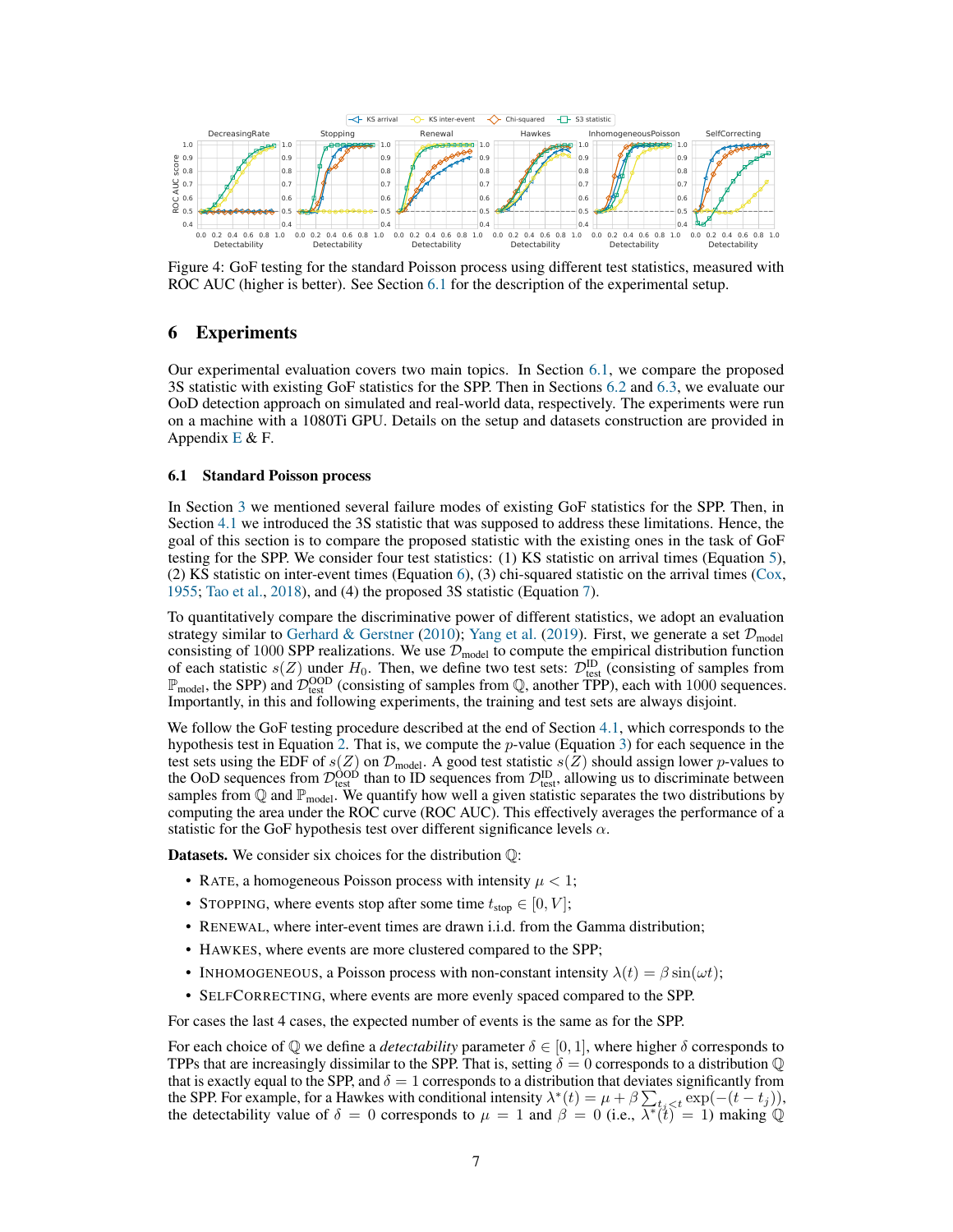

<span id="page-7-1"></span>Figure 5: OoD detection on simulated data using different test statistics, measured with with ROC AUC (higher is better). See Section [6.2](#page-7-0) for the description of the experimental setup.

indistinguishable from P. The value of  $\delta = 0.5$  corresponds to  $\mu = 0.5$  and  $\beta = 0.5$ , which preserves the expected number of events N but makes the arrival times  $t_i$  "burstier." We describe how the parameters of each distribution  $\mathbb Q$  are defined based on  $\delta$  in Appendix [E.](#page--1-5) Note that, in general, the ROC AUC scores are not guaranteed to monotonically increase as the detectability  $\delta$  is increased.

**Results.** In Figure [4,](#page-6-2) we present AUC scores for different statistics as  $\delta$  is varied. As expected, KS arrival accurately identifies sequences that come from Q where the absolute time of events are non-uniform (as in INHOMOGENEOUS). Similarly, KS inter-event is good at detecting deviations in the distribution of inter-event times, as in RENEWAL. The performance of the chi-squared statistic is similar to that of KS arrival. Nevertheless, the above statistics fail when the expected number of events, N, changes substantially—as in KS arrival and chi-squared on RATE, and KS inter-event on STOPPING. These failure modes match our discussion from Section [3.](#page-2-0)

In contrast, the 3S statistic stands out as the most consistent test (best or close-to-best performance in 5 out of 6 cases) and does not completely fail in any of the scenarios. The relatively weaker performance on SELFCORRECTING implies that the 3S statistic is less sensitive to superuniform spacings [\(D'Agostino,](#page-10-4) [1986\)](#page-10-4) than to imbalanced spacings. The results show that the 3S statistic is able to detect deviations w.r.t. both the event count  $N$  (RATE and STOPPING), as well as the distributions of the inter-event times  $w_i$  (RENEWAL) or the arrival times  $v_i$  (HAWKES and INHOMOGENEOUS)– something that other GoF statistics for the SPP cannot provide.

#### <span id="page-7-0"></span>6.2 Detecting anomalies in simulated data

In this section, we test the OoD detection approach discussed in Section [4.2,](#page-4-0) i.e., we perform anomaly detection for a TPP with an *unknown* compensator. This corresponds to the hypothesis test in Equation [1.](#page-1-3) We use the training set  $\mathcal{D}_{train}$  to fit an RNN-based neural TPP model [\(Shchur et al.,](#page-11-15)  $2020$ ) via maximum likelihood estimation (see Appendix [F](#page--1-6) for details). Then, we define test statistics for the general TPP as follows. We apply the compensator  $\Lambda^*$  of the learned model to each event sequence  $X$  and compute the four statistics for the SPP from Section [6.1](#page-6-1) on the transformed sequence  $Z = \Lambda^*(X)$ . We highlight that these methods are not "baselines" in the usual sense—the idea of combining a GoF statistic with a learned TPP model to detect anomalous event sequences is itself novel and hasn't been explored by earlier works. The rest of the setup is similar to Section [6.1.](#page-6-1) We use  $\mathcal{D}_{\text{train}}$  to compute the EDF of each statistic under  $H_0$ , and then compute the ROC AUC scores on the p-values. In addition to the four statistics discussed before, we consider a two-sided test on the log-likelihood  $\log q(X)$  of the learned generative model, which corresponds to the approach by [Nalisnick et al.](#page-11-1) [\(2019\)](#page-11-1).

**Datasets.** Like before, we define a detectability parameter  $\delta$  for each scenario that determines how dissimilar ID and OoD sequences are. SERVER-STOP, SERVER-OVERLOAD and LATENCY are inspired by applications in DevOps, such as detecting anomalies in server logs.

- SERVER-OVERLOAD and SERVER-STOP contain data generated by a multivariate Hawkes process with 3 marks, e.g., modeling network traffic among 3 hosts. In OoD sequences, we change the influence matrix to simulate scenarios where a host goes offline (SERVER-STOP), and where a host goes down and the traffic is routed to a different host (SERVER-OVERLOAD). Higher  $\delta$  implies that the change in the influence matrix happens earlier.
- LATENCY contains events of two types, sampled as follows. The first mark, the "trigger," is sampled from a homogeneous Poisson process with rate  $\mu = 3$ . The arrival times of the second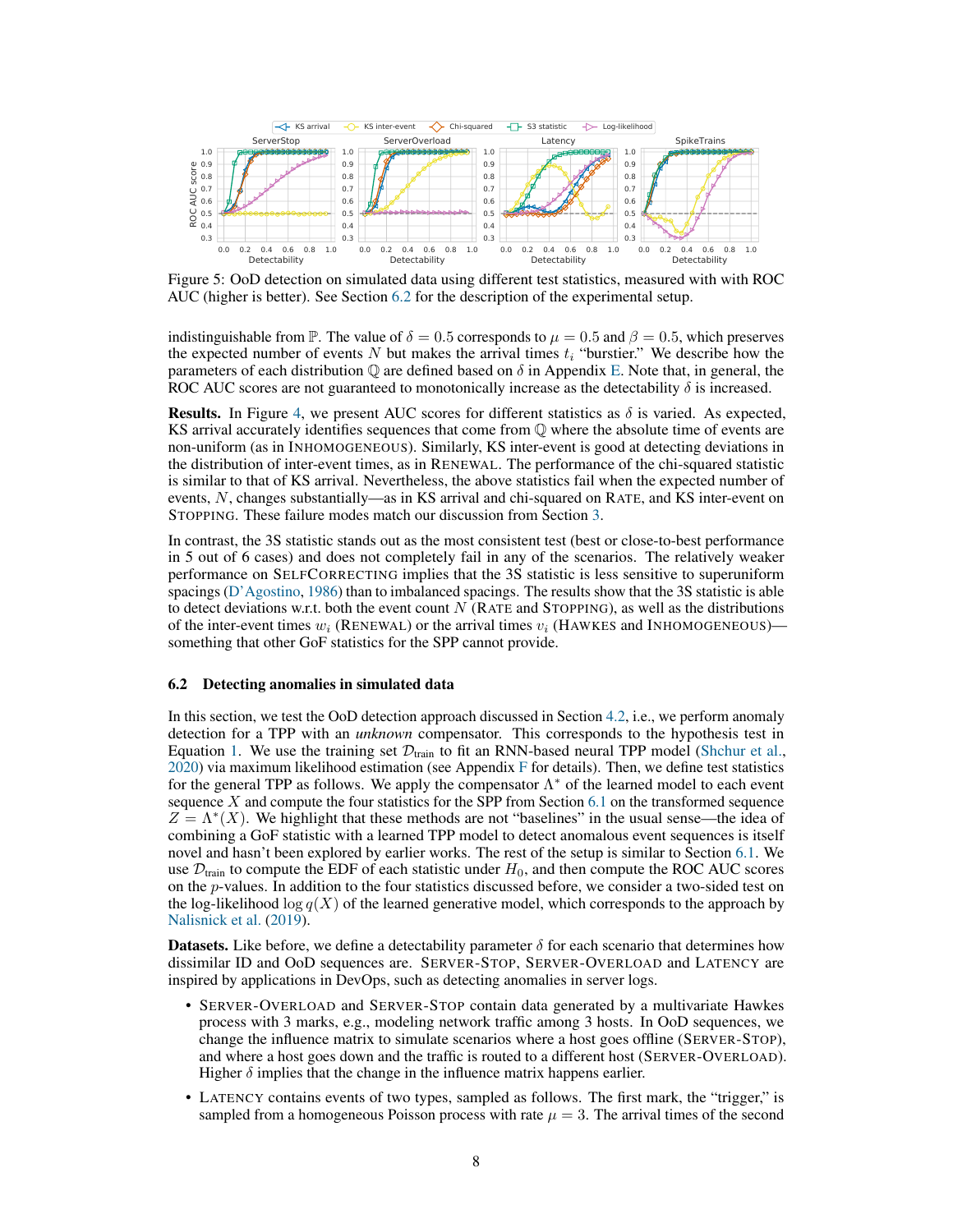<span id="page-8-1"></span>

|  |  |                                                                                                          |  |  |  |  |  | Table 1: ROC AUC scores for OoD detection on real-world datasets (mean & standard error are |  |
|--|--|----------------------------------------------------------------------------------------------------------|--|--|--|--|--|---------------------------------------------------------------------------------------------|--|
|  |  | computed over 5 runs). Best result in <b>bold</b> , results within 2 pp. of the best <u>underlined</u> . |  |  |  |  |  |                                                                                             |  |

|                                      | KS arrival     | KS inter-event | Chi-squared    | Log-likelihood | 3S statistic   |
|--------------------------------------|----------------|----------------|----------------|----------------|----------------|
| $Logs$ — Packet corruption (1%)      | $57.4 \pm 1.7$ | $62.1 \pm 0.9$ | $66.6 \pm 1.8$ | $75.9 + 0.1$   | $95.5 \pm 0.3$ |
| $Logs$ — Packet corruption (10%)     | $59.2 + 2.3$   | $97.8 \pm 0.6$ | $59.1 + 2.3$   | $99.0 \pm 0.0$ | $99.4 + 0.1$   |
| $LogS$ — Packet duplication (1%)     | $81.1 \pm 5.2$ | $82.8 \pm 5.0$ | $74.6 \pm 6.5$ | $88.1 \pm 0.1$ | $90.9 + 0.3$   |
| $LogS - Packet delay (frontend)$     | $95.6 \pm 1.2$ | $98.9 \pm 0.4$ | $99.3 \pm 0.1$ | $90.9 \pm 0.0$ | $97.6 \pm 0.1$ |
| $Logs$ — Packet delay (all services) | $99.8 \pm 0.0$ | $94.7 + 1.1$   | $99.8 + 0.0$   | $96.1 \pm 0.0$ | $99.6 \pm 0.1$ |
| $STEAD -$ Anchorage, AK              | $59.6 \pm 0.2$ | $79.7 \pm 0.1$ | $67.4 + 0.2$   | $88.0 \pm 0.1$ | 88.3 $\pm$ 0.6 |
| STEAD — Aleutian Islands, AK         | $53.8 \pm 0.5$ | $88.8 \pm 0.3$ | $62.2 \pm 0.9$ | $97.0 \pm 0.0$ | $99.8 \pm 0.0$ |
| STEAD — Helmet, CA                   | $59.1 \pm 0.9$ | $98.7 \pm 0.0$ | $70.0 \pm 0.6$ | $96.9 \pm 0.0$ | $92.6 \pm 0.3$ |

mark, the "response," are obtained by shifting the times of the first mark by an offset sampled i.i.d. from Normal $(\mu = 1, \sigma = 0.1)$ . In OoD sequences, the delay is increased by an amount proportional to  $\delta$ , which emulates an increased latency in the system.

• SPIKETRAINS [\(Stetter et al.,](#page-11-16) [2012\)](#page-11-16) contains sequences of firing times of 50 neurons, each represented by a distinct mark. We generate OoD sequences by shuffling the indices of  $k$ neurons (e.g., switching marks 1 and 2), where higher detectability  $\delta$  implies more switches k. Here we study how different statistics behave for TPPs with a large number of marks.

Results are shown in Figure [5.](#page-7-1) The 3S statistic demonstrates excellent performance in all four scenarios, followed by KS arrival and chi-squared. In case of SERVER-STOP and SERVER-OVERLOAD, the 3S statistic allows us to perfectly detect the anomalies even when only 5% of the time interval are affected by the change in the influence structure. KS inter-event and log-likelihood statistics completely fail on SERVER-STOP and SERVER-OVERLOAD, respectively. These two statistics also struggle to discriminate OoD sequences in LATENCY and SPIKETRAINS scenarios. The non-monotone behavior of the ROC AUC scores for some statistics (as the  $\delta$  increases) indicates that these statistics are poorly suited for the respective scenarios.

### <span id="page-8-0"></span>6.3 Detecting anomalies in real-world data

Finally, we apply our methods to detect anomalies in two real-world event sequence datasets. We keep the setup (e.g., configuration of the neural TPP model) identical to Section [6.2.](#page-7-0)

LOGS: We generate server logs using Sock Shop microservices [\(Weave,](#page-11-17) [2017\)](#page-11-17) and represent them as marked event sequences. Sock Shop is a standard testbed for research in microservice applications [\(Aderaldo et al.,](#page-9-6) [2017\)](#page-9-6) and contains a web application that runs on several containerized services. We generate OoD sequences by injecting various failures (e.g., packet corruption, increased latency) among these microservices using a chaos testing tool Pumba [\(Ledenev et al.,](#page-10-20) [2016\)](#page-10-20). We split one large server log into 30-second subintervals, that are then partitioned into train and test sets.

STEAD (Stanford Earthquake Dataset) [\(Mousavi et al.,](#page-11-18) [2019\)](#page-11-18) includes detailed seismic measurements on over 1 million earthquakes. We construct four subsets, each containing 72-hour subintervals in a period of five years within a 350km radius of a fixed geographical location. We treat sequences corresponding the San Mateo, CA region as in-distribution data, and the remaining 3 regions (Anchorage, AK, Aleutian Islands, AK and Helmet, CA) as OoD data.

Results. Table [1](#page-8-1) shows the ROC AUC scores for all scenarios. KS arrival and chi-squared achieve surprisingly low scores in 6 out of 8 scenarios, even though these two methods showed strong results on simulated data in Sections [6.1](#page-6-1) and [6.2.](#page-7-0) In contrast, KS inter-event and log-likelihood perform better here than in previous experiments, but still produce poor results on Packet corruption. The 3S statistic is the only method that consistently shows high ROC AUC scores across all scenarios. Moreover, we observe that for *marked* sequences (LOGS and all datasets in Section [6.2\)](#page-7-0), the 3S statistic leads to more accurate detection compared to the log-likelihood statistic in 9 out of 9 cases.

# 7 Discussion

**Limitations.** Our approach assumes that the sequences in  $\mathcal{D}_{train}$  were drawn i.i.d. from the true data-generating distribution  $\mathbb{P}_{data}$  (Section [2\)](#page-1-0). This assumption can be violated in two ways: some of the training sequences might be anomalous or there might exist dependencies between them. We have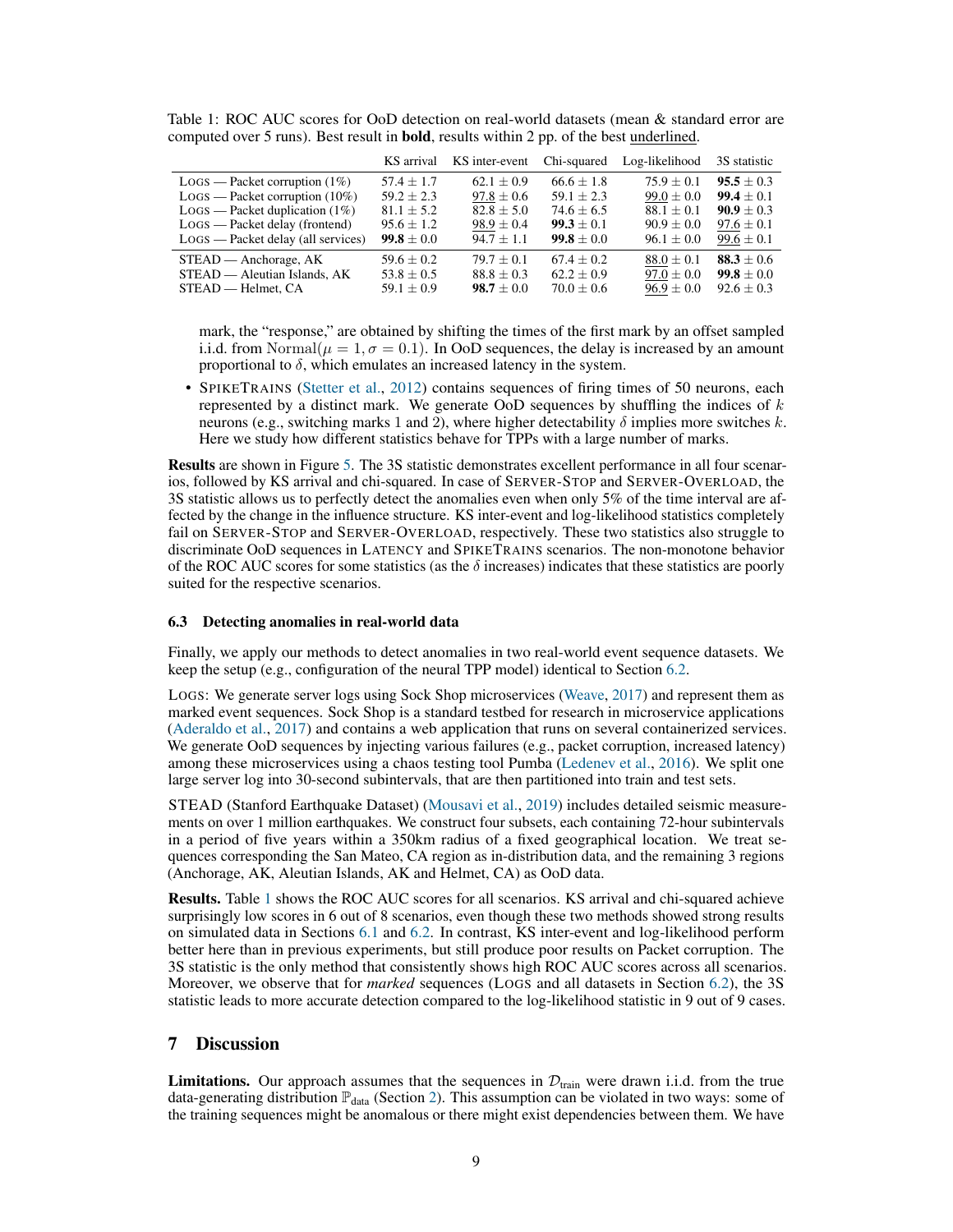considered the latter case in our experiments on SPIKETRAINS and LOGS datasets, where despite the non-i.i.d. nature of the data our method was able to accurately detect anomalies. However, there might exist scenarios where the violation of the assumptions significantly degrades the performance.

No single test statistic can be "optimal" for either OoD detection or GoF testing, since we make no assumptions about the alternative distribution  $\mathbb Q$  (Section [2\)](#page-1-0). We empirically showed that the proposed 3S statistic compares favorably to other choices over a range of datasets and applications domains. Still, for any *fixed* pair of distributions  $\mathbb P$  and  $\mathbb Q$ , one can always find a statistic that will have equal or higher power s.t. the same false positive rate [\(Neyman & Pearson,](#page-11-19) [1933\)](#page-11-19). Hence, it won't be surprising to find cases where our (or any other chosen a priori) statistic is inferior.

Broader impact. Continuous-time variable-length event sequences provide a natural representation for data such as electronic health records [\(Enguehard et al.,](#page-10-21) [2020\)](#page-10-21), server logs [\(He et al.,](#page-10-0) [2016\)](#page-10-0) and user activity traces [\(Zhu et al.,](#page-12-0) [2020\)](#page-12-0). The ability to perform unsupervised anomaly detection in such data can enable practitioners to find at-risk patients, reduce DevOps costs, and automatically detect security breaches—all of which are important tasks in the respective fields. One of the risks when applying an anomaly detection method in practice is that the statistical anomalies found by the method will not be relevant for the use case. For example, when looking for health insurance fraud, the method might instead flag legitimate patients who underwent atypically many procedures as "suspicious" and freeze their accounts. To avoid such situations, automated decisions systems should be deployed with care, especially in sensitive domains like healthcare.

Conclusion. We have presented an approach for OoD detection for temporal point processes based on goodness-of-fit testing. At the core of our approach lies a new GoF test for standard Poisson processes based on the 3S statistic. Our method applies to a wide class of TPPs and is extremely easy to implement. We empirically showed that the proposed approach leads to better OoD detection accuracy compared to both popular GoF statistics for TPPs (Kolmogorov–Smirnov, chi-squared) and approaches commonly used in OoD detection literature (model log-likelihood). While our analysis focuses on TPPs, we believe our discussion on similarities and distinctions between GoF testing and OoD detection offers insights to the broader machine learning community.

# Funding transparency statement

The work was funded by Amazon Research.

## **References**

- <span id="page-9-6"></span>Aderaldo, C. M., Mendonça, N. C., Pahl, C., and Jamshidi, P. Benchmark requirements for microservices architecture research. In *International Workshop on Establishing the Community-Wide Infrastructure for Architecture-Based Software Engineering*, 2017.
- <span id="page-9-3"></span>Alizadeh, M., Scaglione, A., Davies, J., and Kurani, K. S. A scalable stochastic model for the electricity demand of electric and plug-in hybrid vehicles. *IEEE Transactions on Smart Grid*, 5(2), 2013.
- <span id="page-9-2"></span>Barnard, G. Time intervals between accidents—a note on Maguire, Pearson and Wynn's paper. *Biometrika*, 40(1-2):212–213, 1953.
- Blum, A., Hopcroft, J., and Kannan, R. *Foundations of data science*. 2016.
- <span id="page-9-0"></span>Brown, E. N., Barbieri, R., Ventura, V., Kass, R. E., and Frank, L. M. The time-rescaling theorem and its application to neural spike train data analysis. *Neural Computation*, 14(2), 2002.
- <span id="page-9-1"></span>Choi, H., Jang, E., and Alemi, A. A. WAIC, but why? Generative ensembles for robust anomaly detection. *arXiv preprint arXiv:1810.01392*, 2018.
- <span id="page-9-5"></span>Chwialkowski, K., Strathmann, H., and Gretton, A. A kernel test of goodness of fit. In *International Conference on Machine Learning*, 2016.
- <span id="page-9-4"></span>Cox, D. R. Some statistical methods connected with series of events. *Journal of the Royal Statistical Society: Series B*, 17(2), 1955.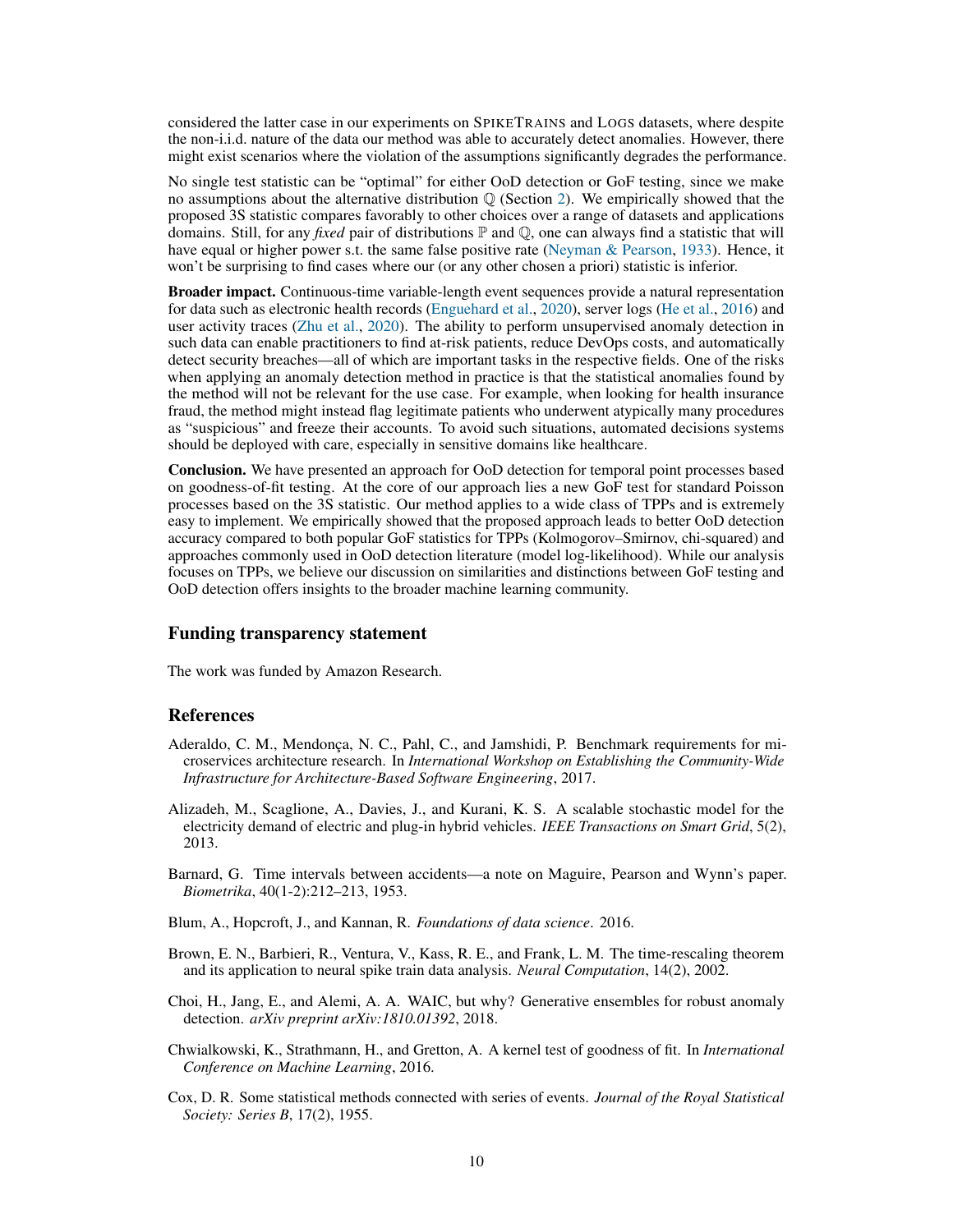- <span id="page-10-6"></span>Cox, D. R. The statistical analysis of series of events. *Monographs on Applied Probability and Statistics*, 1966.
- <span id="page-10-4"></span>D'Agostino, R. B. *Goodness-of-fit-techniques*. 1986.
- <span id="page-10-2"></span>Daley, D. J. and Vere-Jones, D. *An introduction to the theory of point processes, volume 1: Elementary theory and methods*. 2003.
- <span id="page-10-1"></span>Du, N., Dai, H., Trivedi, R., Upadhyay, U., Gomez-Rodriguez, M., and Song, L. Recurrent marked temporal point processes: Embedding event history to vector. In *International Conference on Knowledge Discovery and Data Mining*, 2016.
- <span id="page-10-21"></span>Enguehard, J., Busbridge, D., Bozson, A., Woodcock, C., and Hammerla, N. Neural temporal point processes for modelling electronic health records. In *Machine Learning for Health*, 2020.
- <span id="page-10-13"></span>Ferragut, E. M., Laska, J., and Bridges, R. A. A new, principled approach to anomaly detection. In *International Conference on Machine Learning and Applications*, 2012.
- <span id="page-10-5"></span>Fisher, R. A. Design of experiments. *British Medical Journal*, 1(3923):554–554, 1936.
- <span id="page-10-10"></span>Fisher, R. A. Answer to question 14 on combining independent tests of significance. 1948.
- <span id="page-10-17"></span>Gerhard, F. and Gerstner, W. Rescaling, thinning or complementing? On goodness-of-fit procedures for point process models and generalized linear models. In *Advances in Neural Information Processing Systems*, 2010.
- <span id="page-10-7"></span>Gerhard, F., Haslinger, R., and Pipa, G. Applying the multivariate time-rescaling theorem to neural population models. *Neural computation*, 23(6), 2011.
- <span id="page-10-11"></span>Greenwood, M. The statistical study of infectious diseases. *Journal of the Royal Statistical Society: Series A*, 109:85–110, 1946.
- <span id="page-10-0"></span>He, S., Zhu, J., He, P., and Lyu, M. R. Experience report: System log analysis for anomaly detection. In *International Symposium on Software Reliability Engineering*, 2016.
- <span id="page-10-19"></span>Hill, I. Approximating the distribution of Greenwood's statistic with Johnson distributions. *Journal of the Royal Statistical Society: Series A*, 142(3):378–380, 1979.
- <span id="page-10-14"></span>Janzing, D., Budhathoki, K., Minorics, L., and Blöbaum, P. Causal structure based root cause analysis of outliers. *arXiv:1912.02724*, 2019.
- <span id="page-10-8"></span>Kim, S.-H. and Whitt, W. Are call center and hospital arrivals well modeled by nonhomogeneous Poisson processes? *Manufacturing & Service Operations Management*, 16(3), 2014.
- <span id="page-10-20"></span>Ledenev, A. et al. Pumba: Chaos testing tool for Docker. [https://github.com/alexei-led/](https://github.com/alexei-led/pumba) [pumba](https://github.com/alexei-led/pumba), 2016.
- <span id="page-10-16"></span>Lewis, P. A. W. Some results on tests for Poisson processes. *Biometrika*, 52(1/2), 1965.
- <span id="page-10-9"></span>Li, S., Xiao, S., Zhu, S., Du, N., Xie, Y., and Song, L. Learning temporal point processes via reinforcement learning. In *Advances in Neural Information Processing Systems*, 2018.
- <span id="page-10-3"></span>Liang, S., Li, Y., and Srikant, R. Enhancing the reliability of out-of-distribution image detection in neural networks. *International Conference on Learning Representations*, 2018.
- <span id="page-10-18"></span>Liu, Q., Lee, J., and Jordan, M. A kernelized Stein discrepancy for goodness-of-fit tests. In *International Conference on Machine Learning*, 2016.
- <span id="page-10-15"></span>Liu, S. and Hauskrecht, M. Detection of outlier events in continuous-time event sequences. *arXiv preprint arXiv:1912.09522*, 2019.
- <span id="page-10-12"></span>Marsaglia, G., Tsang, W. W., Wang, J., and Others. Evaluating Kolmogorov's distribution. *Journal of Statistical Software*, 8(18), 2003.
- Moran, P. The random division of an interval. *Supplement to the Journal of the Royal Statistical Society*, 9(1), 1947.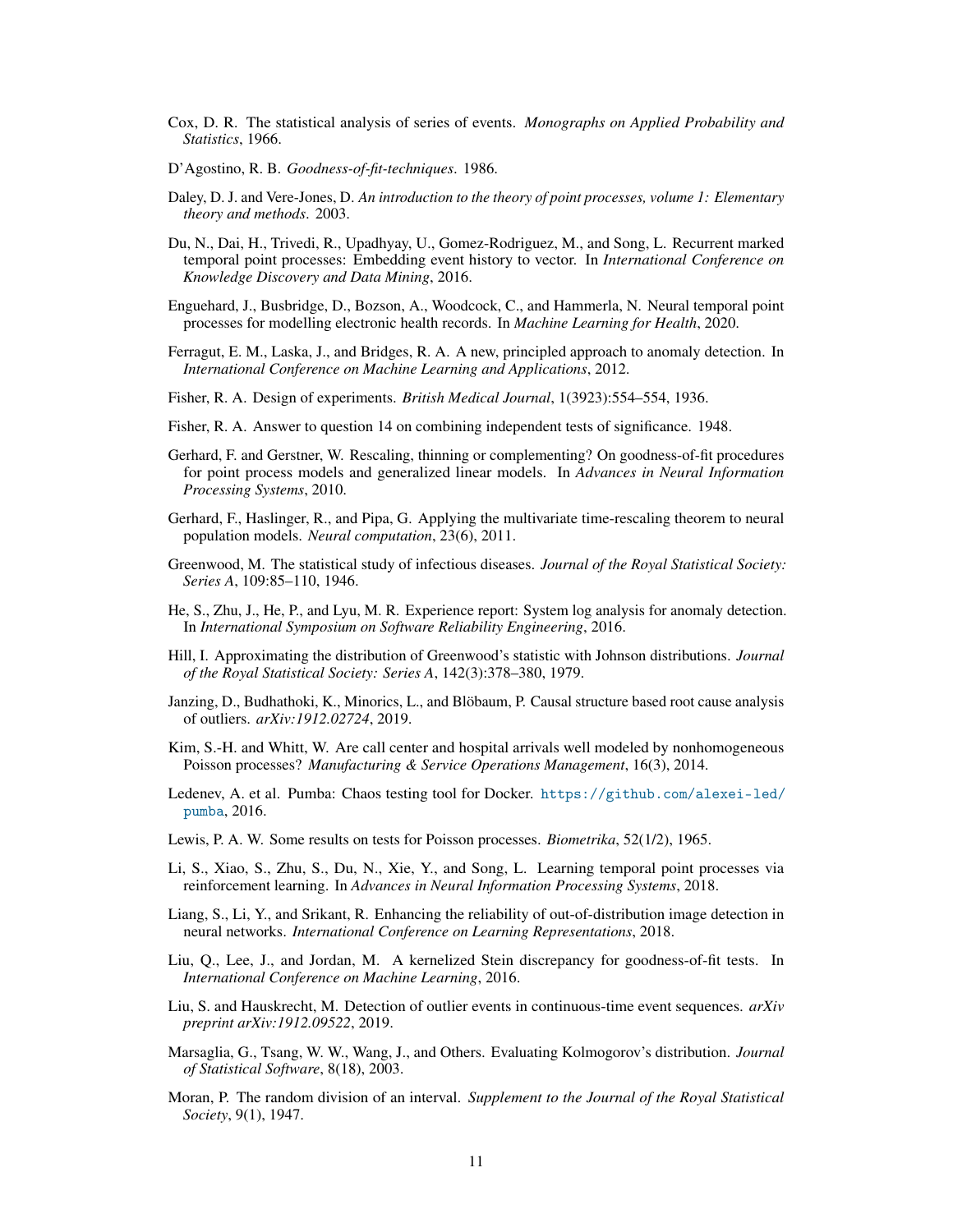- <span id="page-11-11"></span>Morningstar, W. R., Ham, C., Gallagher, A. G., Lakshminarayanan, B., Alemi, A. A., and Dillon, J. V. Density of states estimation for out-of-distribution detection. *International Conference on Artificial Intelligence and Statistics*, 2021.
- <span id="page-11-18"></span>Mousavi, S. M., Sheng, Y., Zhu, W., and Beroza, G. C. STanford EArthquake Dataset (STEAD): A global data set of seismic signals for AI. *IEEE Access*, 2019.
- <span id="page-11-1"></span>Nalisnick, E., Matsukawa, A., Teh, Y. W., and Lakshminarayanan, B. Detecting out-of-distribution inputs to deep generative models using a test for typicality. *arXiv preprint arXiv:1906.02994*, 2019.
- <span id="page-11-19"></span>Neyman, J. and Pearson, E. S. On the problem of the most efficient tests of statistical hypotheses. *Philosophical Transactions of the Royal Society of London: Series A*, 231(694-706):289–337, 1933.
- <span id="page-11-10"></span>North, B. V., Curtis, D., and Sham, P. C. A note on the calculation of empirical p-values from Monte Carlo procedures. *The American Journal of Human Genetics*, 71(2), 2002.
- <span id="page-11-5"></span>Ogata, Y. Statistical models for earthquake occurrences and residual analysis for point processes. *Journal of the American Statistical association*, 83(401), 1988.
- <span id="page-11-12"></span>Ojeda, C. A. M., Cvejoski, K., Sifa, R., Schuecker, J., and Bauckhage, C. Patterns and outliers in temporal point processes. In *SAI Intelligent Systems Conference*, 2019.
- <span id="page-11-6"></span>Pasupathy, R. Generating homogeneous Poisson processes. *Wiley encyclopedia of operations research and management science*, 2010.
- <span id="page-11-8"></span>Pillow, J. Time-rescaling methods for the estimation and assessment of non-Poisson neural encoding models. *Advances in Neural Information Processing Systems*, 22, 2009.
- <span id="page-11-14"></span>Rao, J. and Kuo, M. Asymptotic results on the Greenwood statistic and some of its generalizations. *Journal of the Royal Statistical Society: Series B*, 46(2):228–237, 1984.
- <span id="page-11-9"></span>Rasmussen, J. G. Lecture notes: Temporal point processes and the conditional intensity function. *arXiv preprint arXiv:1806.00221*, 2018.
- <span id="page-11-0"></span>Ren, J., Liu, P. J., Fertig, E., Snoek, J., Poplin, R., Depristo, M., Dillon, J., and Lakshminarayanan, B. Likelihood ratios for out-of-distribution detection. In *Advances in Neural Information Processing Systems*, 2019.
- <span id="page-11-4"></span>Ruff, L., Kauffmann, J. R., Vandermeulen, R. A., Montavon, G., Samek, W., Kloft, M., Dietterich, T. G., and Müller, K.-R. A unifying review of deep and shallow anomaly detection. *Proceedings of the IEEE*, 2021.
- <span id="page-11-15"></span>Shchur, O., Biloš, M., and Günnemann, S. Intensity-free learning of temporal point processes. In *International Conference on Learning Represenations*, 2020.
- <span id="page-11-3"></span>Shchur, O., Türkmen, A. C., Januschowski, T., and Günnemann, S. Neural temporal point processes: A review. *International Joint Conference on Artificial Intelligence*, 2021.
- <span id="page-11-13"></span>Stephens, M. A. Further percentage points for Greenwood's statistic. *Journal of the Royal Statistical Society: Series A*, 144(3):364–366, 1981.
- <span id="page-11-16"></span>Stetter, O., Battaglia, D., Soriano, J., and Geisel, T. Model-free reconstruction of excitatory neuronal connectivity from calcium imaging signals. *PLoS Computational Biology*, 8(8), 2012.
- <span id="page-11-7"></span>Tao, L., Weber, K. E., Arai, K., and Eden, U. T. A common goodness-of-fit framework for neural population models using marked point process time-rescaling. *Journal of Computational Neuroscience*, 45(2), 2018.
- <span id="page-11-2"></span>Wang, Z., Dai, B., Wipf, D., and Zhu, J. Further analysis of outlier detection with deep generative models. *Advances in Neural Information Processing Systems*, 2020.
- <span id="page-11-17"></span>Weave. Sock shop : A microservice demo application. [https://github.com/](https://github.com/microservices-demo/microservices-demo) [microservices-demo/microservices-demo](https://github.com/microservices-demo/microservices-demo), 2017.